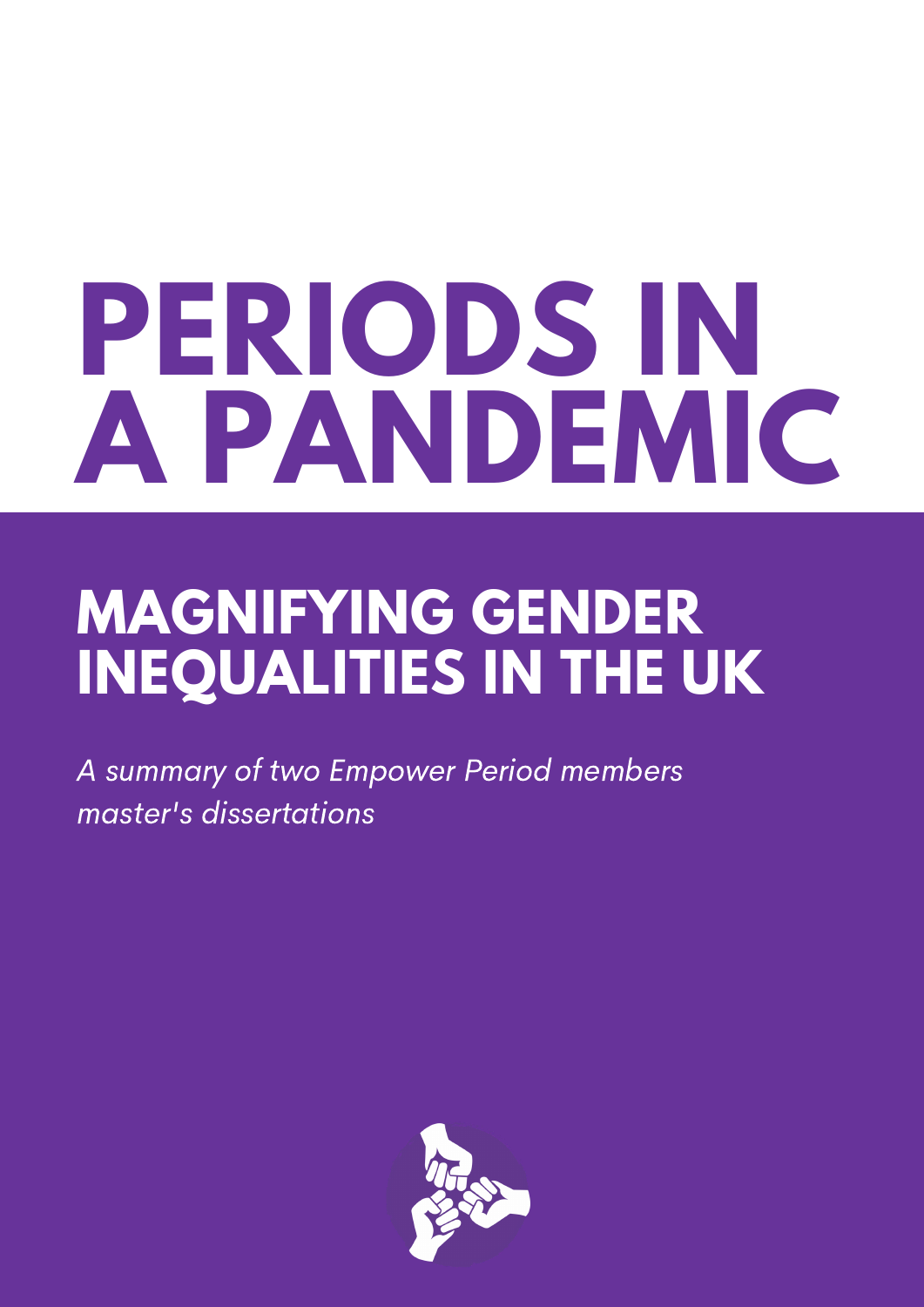# **CONTEXT**

Throughout 2020, as part of their masters dissertations, two Empower Period members undertook research on the impact of the coronavirus pandemic on period equality in the UK. This briefing summarises their research and key findings, highlighting the disproportionate impact of the pandemic on people with periods.

Chloe McGuinness: How has the power and control of women and girls been affected by the COVID-19 crisis? A study into the impact of lockdown measures on women and menstruation in the UK.

**Ellie Edon:** The Political Economy of Menstrual Inequalities: A Critical Analysis of the Period Policy Landscape in the United Kingdom. Research interlinking two key issues: the political economy, and the lived realities of menstrual inequalities and period advocacy.

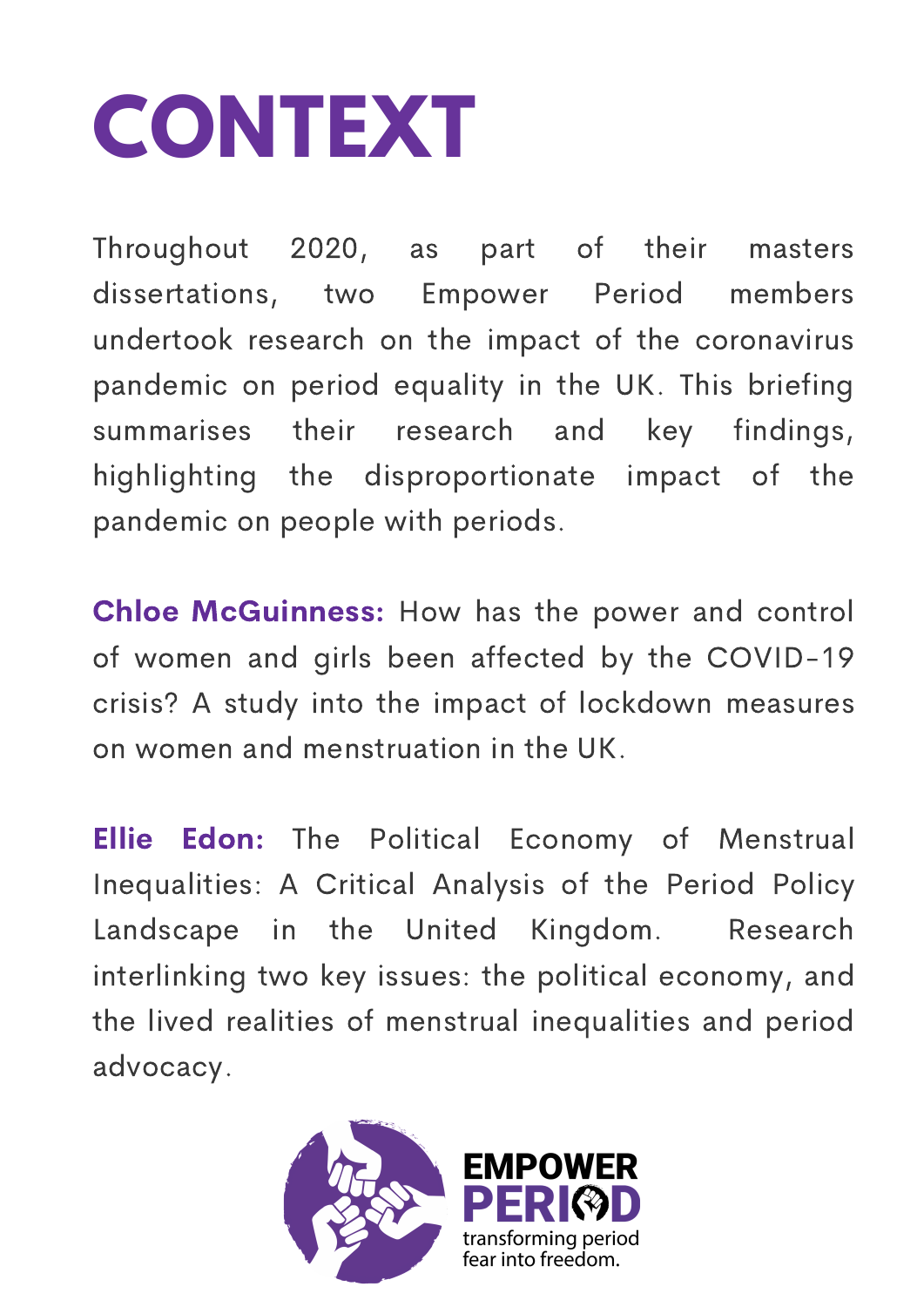# **INTRODUCTION**

Menstruation is permeated with social, economic, cultural, and gendered values so it is no wonder that during the hardships of the coronavirus pandemic menstruation has become a topic illuminating structural gendered inequalities.

Back in 2018, Plan UK noted that in the British context of austerity, a rise in homelessness and food bank use, and a lack of accessible menstrual health education, 1 period poverty was becoming a problem increasingly difficult for those in power to ignore. Unfortunately, in the light of the difficult events of the past year, it has become apparent that the continued challenge of equitable access to menstrual products is just one obstacle that those who have periods face. These challenges continue to become more pronounced as the true impact of the pandemic becomes clear and are only set to worsen if the gendered aspects of the pandemic and its aftermath are not actively considered and incorporated into policy.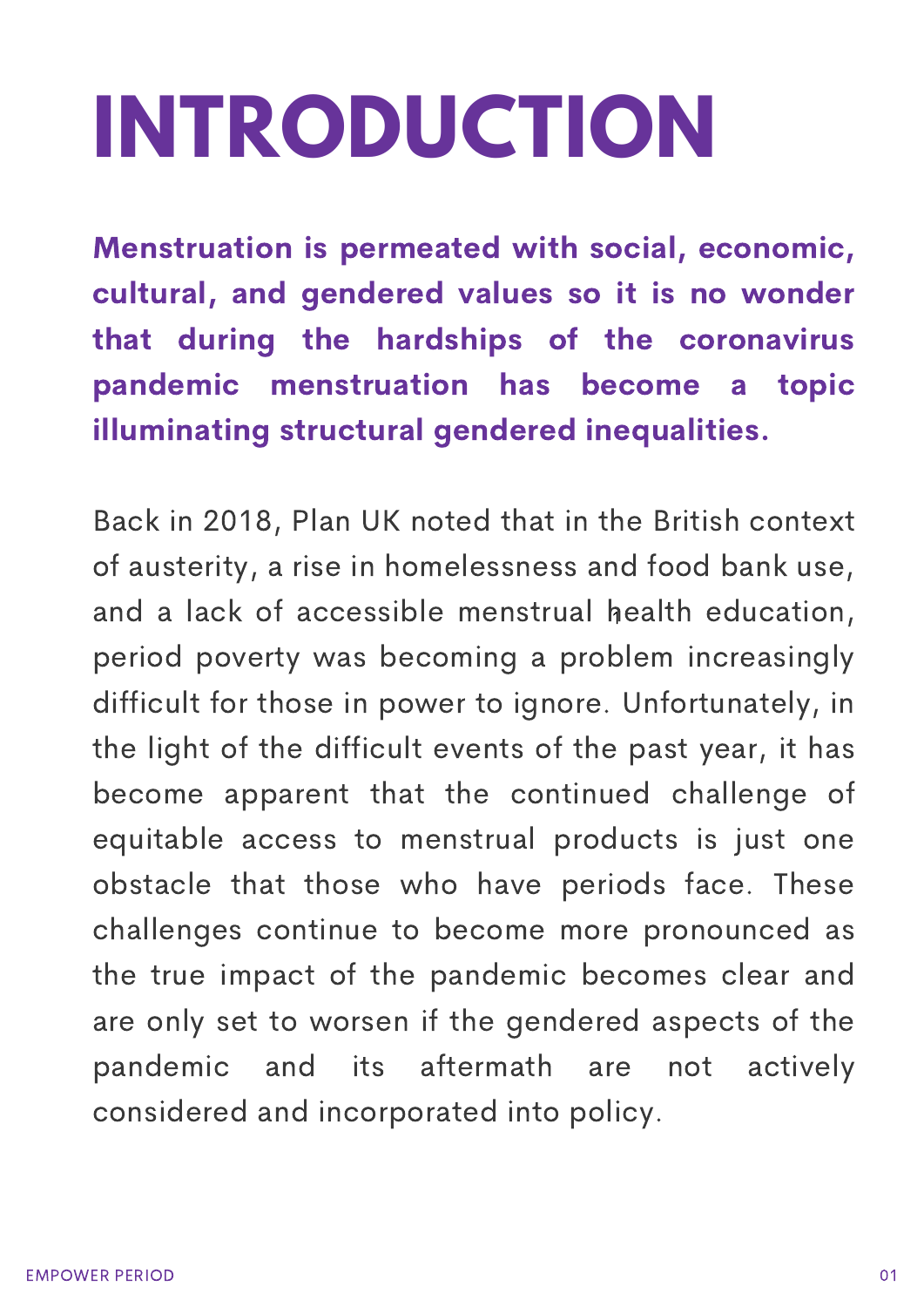## **WHAT WE KNOW ALREADY**

Research is already highlighting the disproportionate impact of the coronavirus pandemic on women and girls across the globe and the UK is no exception.

Women have been a driving force in the British emergency response to the coronavirus and they deserve recognition and celebration. However, as a result of being more likely to work in the retail, social, and education sectors, women are more likely to have been exposed to the coronavirus.



Women continue to disproportionately take on care responsibilities in both the public and private spheres, further increasing the risk to this group of contracting the virus. 39% of working mothers in the UK are classed as a 'key worker'. simultaneously taking on the risks of heightened exposure whilst continuing to support their children amidst school closures.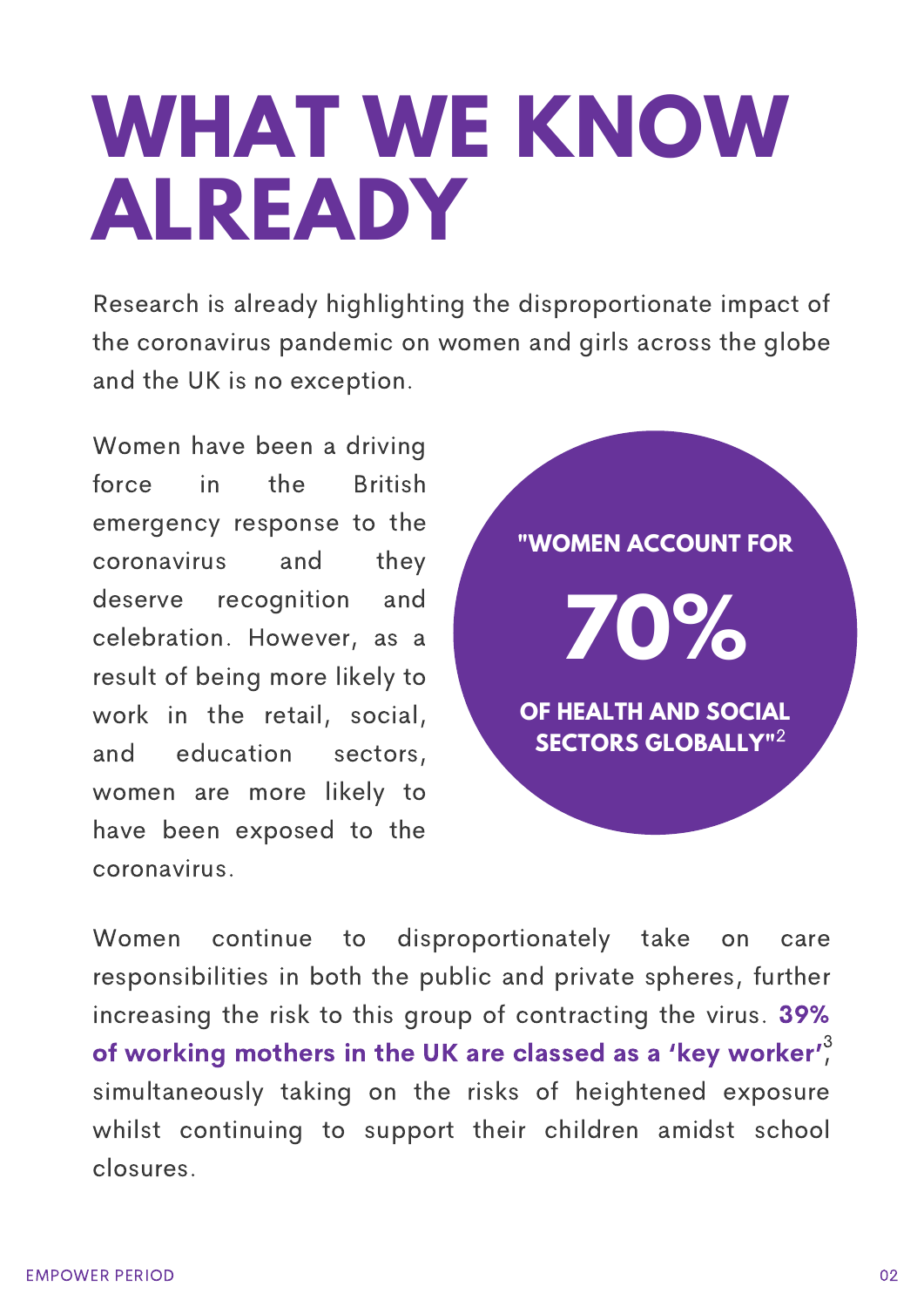## **WHAT WE KNOW ALREADY**

In the private sphere, Women's Aid found that almost 70% of domestic abuse survivors in the UK have experienced increased abuse during the pandemic<sup>4</sup> whilst Save the Children has demonstrated that already-urgent levels of gender-based violence have also increased $5$  Early data indicates that reliance on donated menstrual products has increased in some communities<sup>6</sup> with some women experiencing period poverty for the firsttime during lockdown?

Concerns have been raised about the representation of women in politics during the emergency stage of the coronavirus pandemic. Not only is Boris Johnson's COVID-19 daily meeting 100%  $male<sup>8</sup>$  but at the height of the pandemic in March, there were 2.7 men for every woman on radio and television programmes<sup>9</sup>. Although this has far from silenced women from speaking up through sustained activism on social media, the absence of female perspectives in the context of decision-making means that it is likely that women's needs are being deprioritised, putting women's ability to remain healthy and well during and after this pandemic at risk.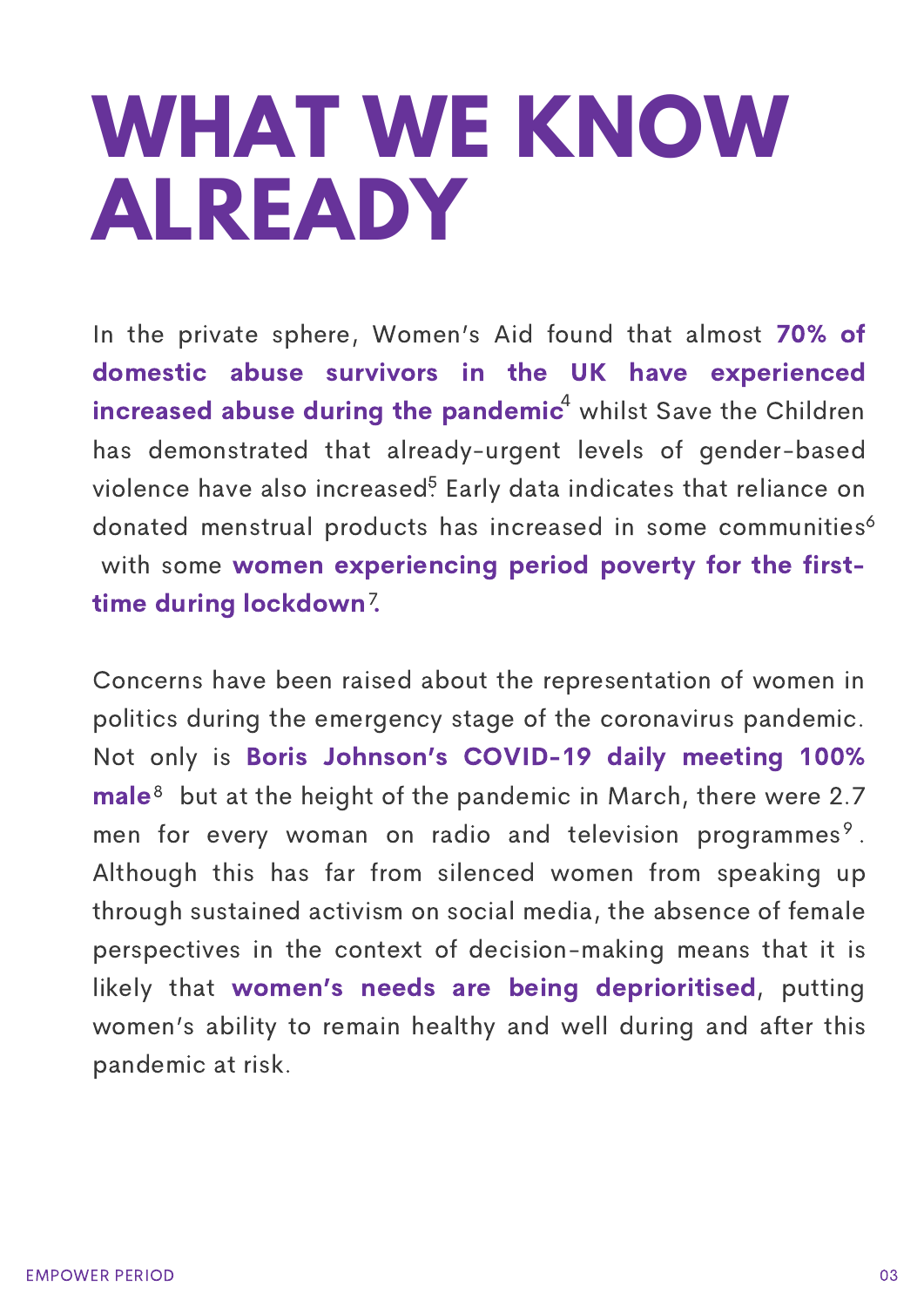### **PERIOD ADVOCACY IN A PANDEMIC**

Period poverty related policy in the context of the UK continues to be underpinned by the assumption that providing menstrual products will solve the problem of menstrual inequality, instead of treating the lack of provision as a symptom of underlying gendered power structures. The impact of the coronavirus pandemic on the lives of women, girls, and people who menstruate represents an opportunity to broaden the discussion around menstrual health and period poverty to adequately incorporate these structural gendered inequalities.

### **"It's made us realise we are all in these together, regardless of gender, race, etc. " British Woman**

Without considering this root cause, the shame and stigma that clouds many people with periods will continue to exist. This creates a broad remit for period advocacy as we move forward into 2021. Period policy advocates must work strategically in existing systems to influence change, continuing to shape and change the government's product focused response to period inequities.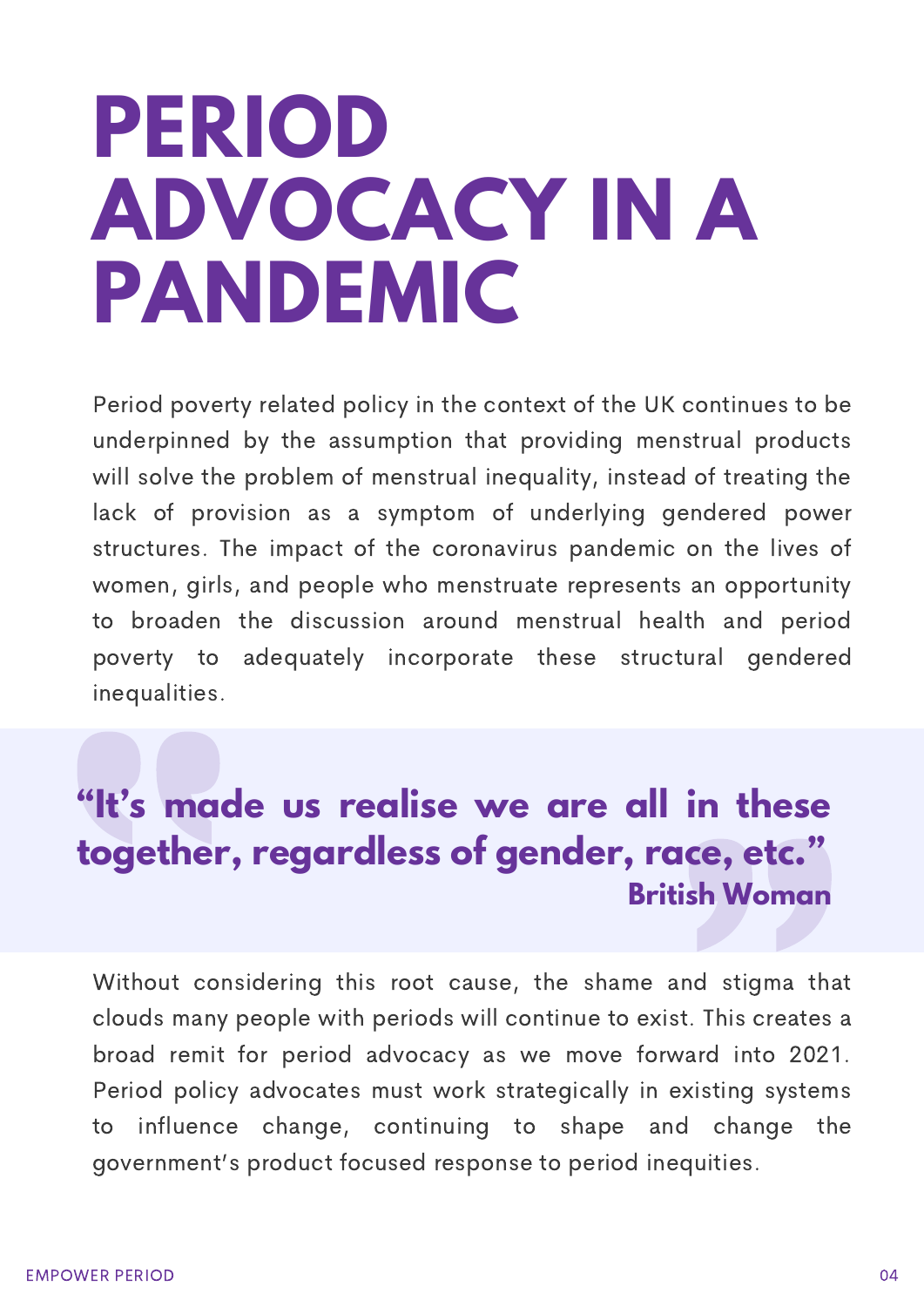# **KEY FINDINGS**

### **FROM RECENT RESEARCH IN PARTNERSHIP WITH IRISE**

Access to sexual and reproductive health services has been impacted by the coronavirus pandemic, particularly the availability of inperson appointments.

- "The doctors seem to think the issue is not urgent. My contraceptive implant was due to be removed in January and I've still not been able to get an appointment." British Woman
- "My appointment took place over the phone, during which my suspected endometriosis was dismissed by a male doctor who knew nothing about my situation." British Woman

### Lockdown may have resulted in a resurgence of pre-existing mental health conditions, particularly amongst young women.

"The lines between work and home life have blurred, no longer have set routines and found myself not getting dressed, not eating properly, I couldn't get my anxiety medication for over a week which affected my mental health." British Woman

### Worries around employment are prevalent amongst British women, impacting their sense of control and power over their own lives. Their ability to save for the future has been particularly affected.

#### British women are concerned about male bias in political decisions.

"…the fact that individuals were able to play golf (a male-dominated, middle class sport) was one of the first easing of restrictions to be announced, whereas women were not able to have partners accompanying them to pregnancy checkups/births." British Woman